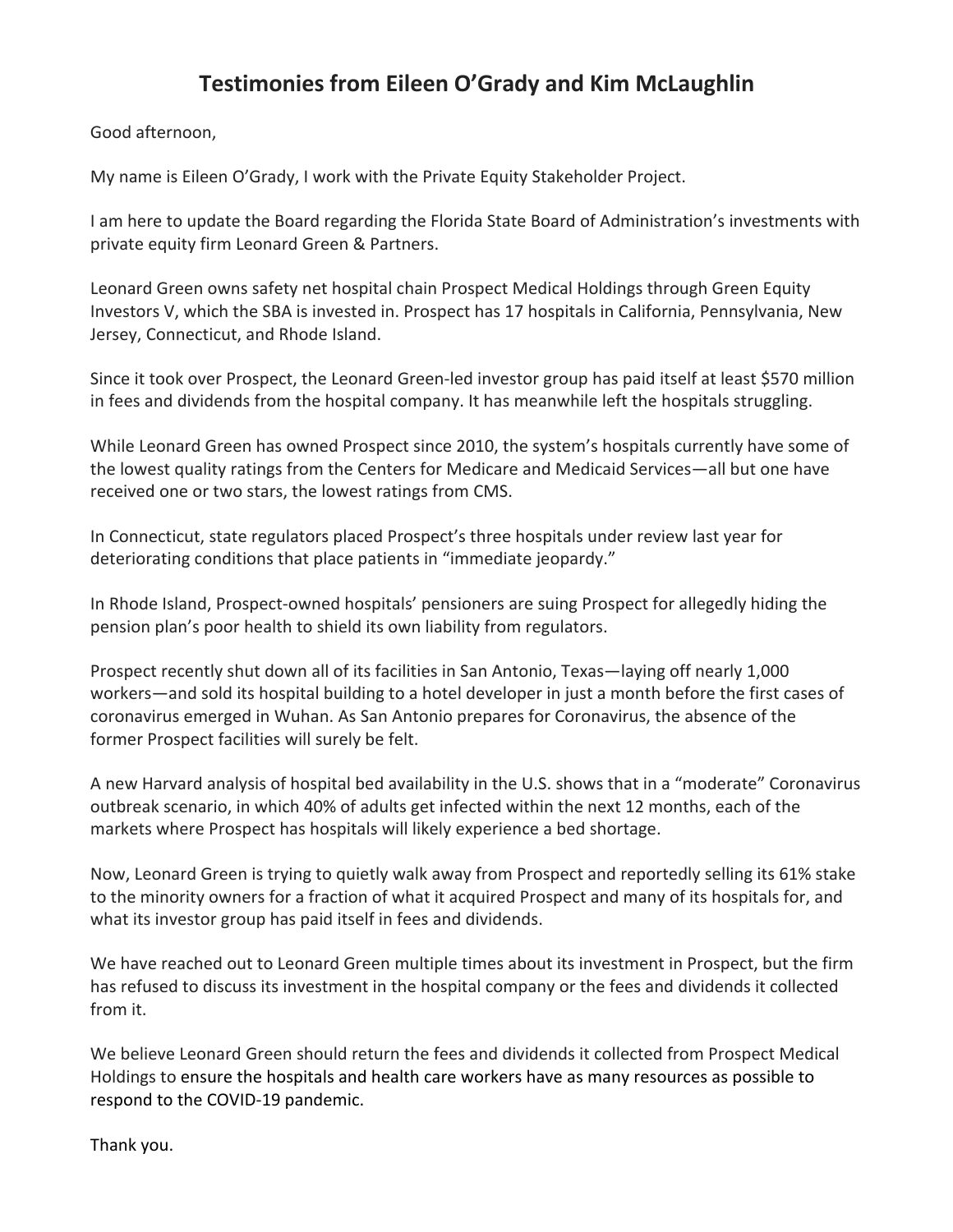Good afternoon. My name is Kim McLaughlin. I am Director of the Naugatuck Valley Project, a community organization in the greater Waterbury area in CT.

In 2016, when Leonard Green & Partners majority-owned company, Prospect Medical Holdings bought Waterbury Hospital, we hoped it would be the dawn of a new day for health and hospital care in our region. Compassion, professionalism, efficacy, and transparency were promised. These were our values; we wanted to believe that they were the values of the new administration of the Leonard Green & Partners majority-owned Prospect Medical Holdings at Waterbury Hospital.

Unfortunately, we have been very disappointed. We have experienced a dramatic decline in health and hospital services at Waterbury Hospital since 2016. Let me give you a few examples from 2019:

- 1) Questionable reporting action of a suicide by Prospect Medical Holdings at Waterbury Hospital;
- 2) Issuance of a denial of accreditation to Prospect Medical Holdings at Waterbury Hospital by the Joint Commission on Hospital Accreditation;
- 3) Lowest possible rating given to Prospect Medical Holdings at Waterbury Hospital by the Center for Medicare and Medicaid following a visit;
- 4) CT Dept of Public Health citing of conditions that placed patients in "immediate jeopardy" at Prospect Medical Holdings at Waterbury Hospital after DPH inspectors visited the hospital;
- 5) A downgrade in Prospect's credit rating by Moody's Investor Service, citing Prospect's "…very high financial leverage, shareholder-friendly financial policies, and a history of failing to meet projections."

As one of the largest investors in Leonard Green & Partners' Green Equity Investors Fund V, the Florida State Board of Administration's investment has enabled Leonard Green & Partners to use our community's hospital as a cash cow while ignoring the decline in health and hospital services to its patients in our community.

Unreasonably high "consulting and management" fees, debt-producing dividends, circumvented pension obligations, and the complete closing of San Antonio's Nix Hospital and sale to a luxury hotel company are just some of the most egregious actions by Leonard Green & Partners since owning Prospect Medical Holdings. We even witnessed Leonard Green & Partners majorityowned Prospect Medical Holdings sell Waterbury Hospital and its ancillary buildings for parts in July 2019.

NVP and its community allies are in discussions with CT Attorney General William Tong about financial transactions between Leonard Green & Partners and Prospect Medical Holdings. We are concerned that Waterbury Hospital is so leveraged with debt after 3 years under Leonard Green & Partners majority-owned Prospect Medical Holdings ownership that its future as an important hospital resource for our community may be in jeopardy.